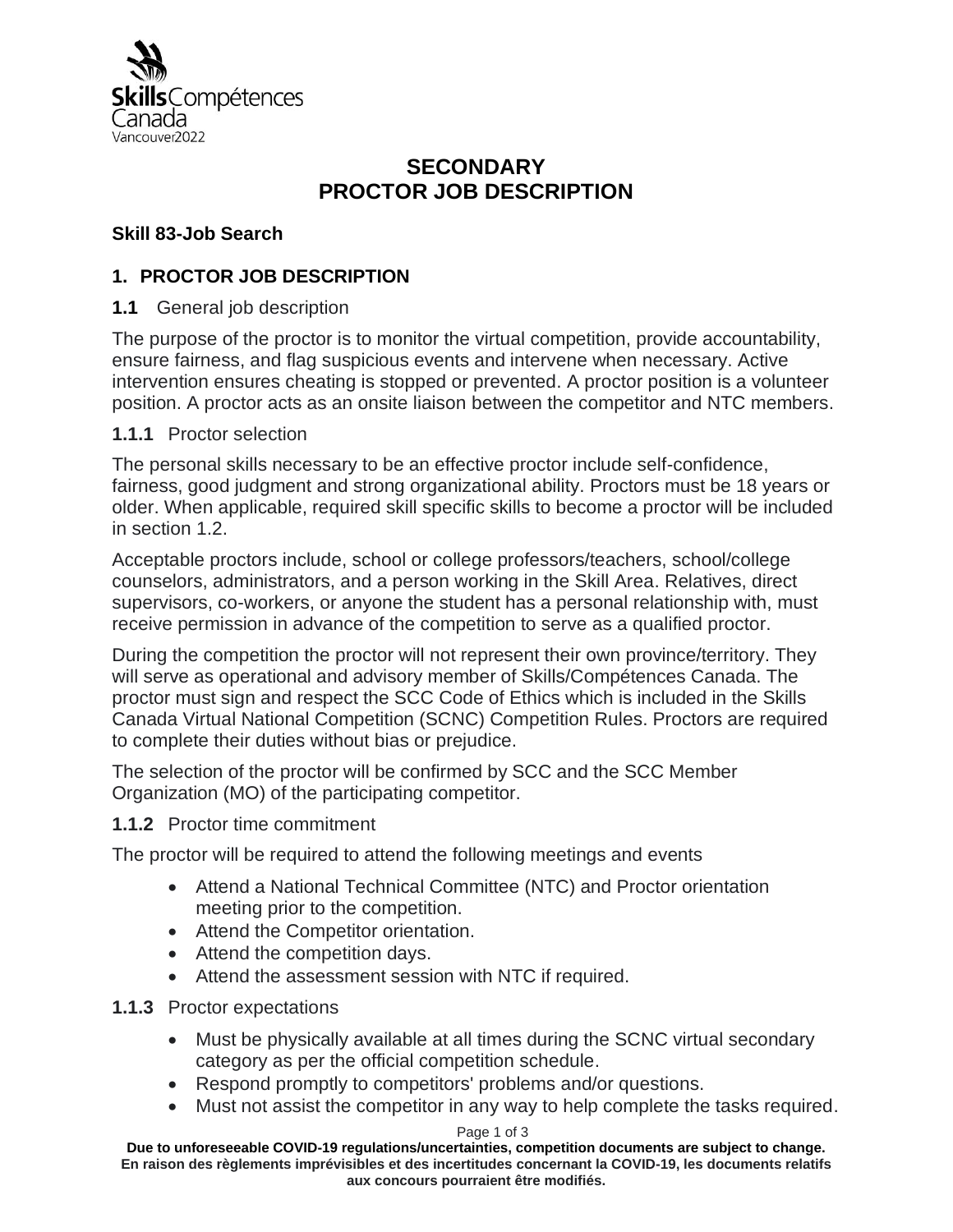

- Must be in constant communication with NTC, as determined in advance by the NTC.
- It is strongly recommended that the proctor be familiar with the SCNC Competition rules.
- It is strongly recommended that the proctor be familiar with all paperwork that will need to be submitted electronically to SCC and/or the NTC.

### **1.1.4** Proctor responsibilities

- Ensuring that the SCNC Competition Rules are followed
- Overseeing safety throughout the competition
- Providing on-site support as determined by NTC (proctors must be available for communication with NTC at all times during the competition)
- Providing support to the competitor
- Providing camera management
- Taking videos footage and/or photos for marketing purposes
- Taking video footage and/or photos for assessment purposes
- Assist the NTC with the equipment and material check during orientation and throughout the competition.
- Providing interpretation services as required
- Proctors will provide on-site technical support as required
- Proctors will be in contact with technical support staff throughout the competition
- Ensuring competitors are connected to the internet as required
- Uploading videos, photos and other documents as required
- Proctors must complete administrative forms for the competition that they supervise.
	- o Orientation checklist
	- o Safety check list
	- o Equipment check list
	- o Material check list
	- o Assessment check list
	- o All other required SCC forms
- Before beginning the competition, verify that the right competitors are present in the room by checking their identification.
- Before the beginning of the competition post the name of the competitor, province/territory with their Skill # and name in a highly visible area that can be captured by the video camera. (template will be provided)
- As per the competition schedule, when the competition time expires, proctors must make sure that the competitor stops all work.
- **1.2** Skill specific job description
	- N/A